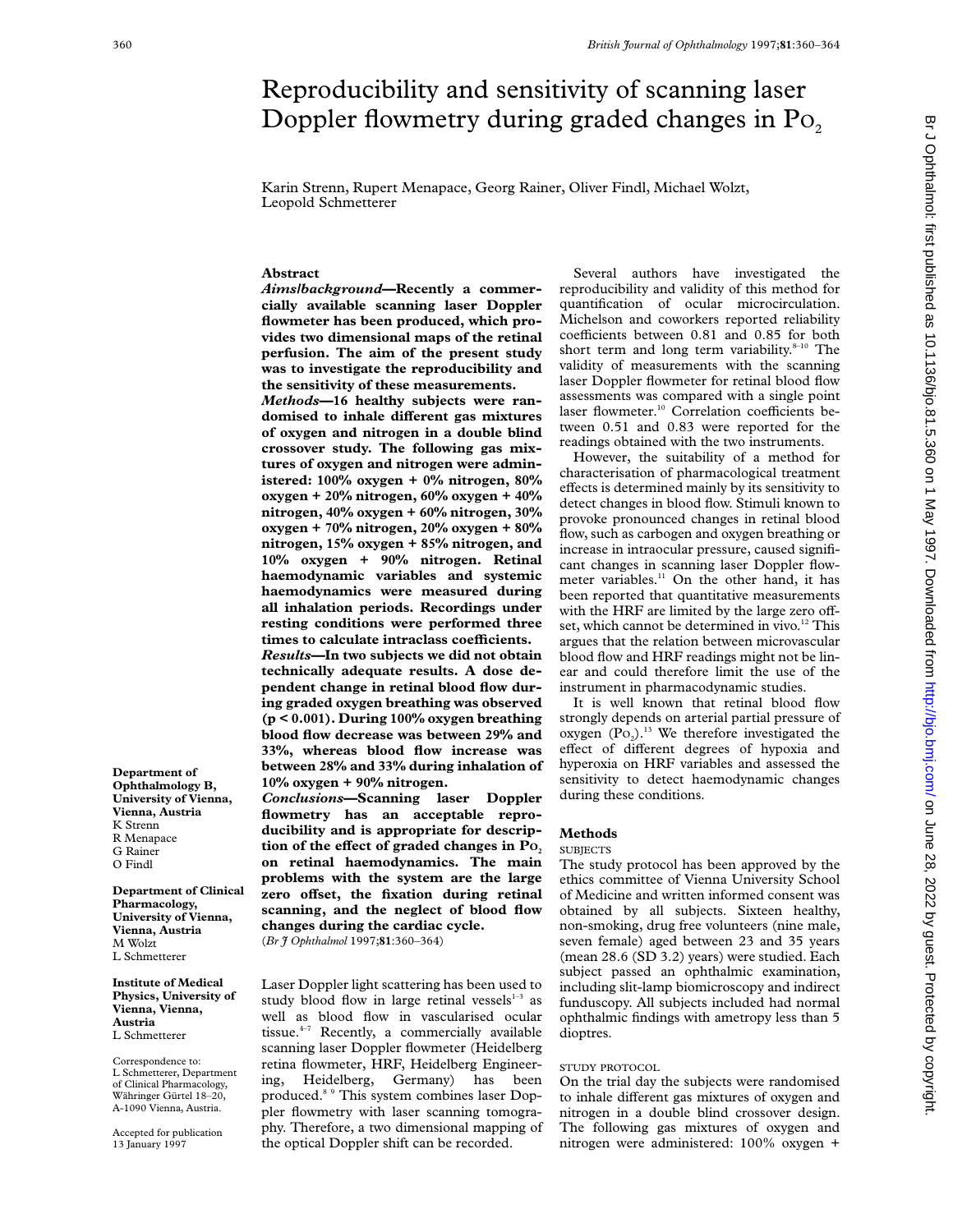0% nitrogen, 80% oxygen + 20% nitrogen,  $60\%$  oxygen +  $40\%$  nitrogen,  $40\%$  oxygen + 60% nitrogen, 30% oxygen + 70% nitrogen,  $20\%$  oxygen + 80% nitrogen, 15% oxygen + 85% nitrogen, and 10% oxygen + 90% nitrogen. Balanced randomisation was used to ensure that groups of two of the 16 subjects received one of the above treatments first. All gases were delivered through a partially expanded reservoir bag at atmospheric pressure under nasal occlusion.

All subjects were asked to refrain from alcohol and caffeine for at least 12 hours before trial days. After a 20 minute resting period in a sitting position, baseline measurements of laser Doppler flowmetry and systemic haemodynamics were performed. Thereafter, a 10 minute breathing period of the first gas mixture was started. Measurements were obtained during the last 3 minutes of each breathing period. Subjects subsequently crossed over to the next treatment, where measurements were performed in an identical fashion. Washout periods between consecutive inhalation sessions were 10 minutes. After four inhalation sessions and at the end of the study measurements were again performed under resting conditions. These readings, together with the baseline recordings, were taken to calculate short term variability of measurements.

## STUDY METHODS

The principles of laser Doppler flowmetry have been described in detail by Bonner and Nossal.14 Briefly the vascularised tissue is illuminated by coherent laser light. Scattering on moving red blood cells (RBCs) leads to a frequency shift in the scattered light. In contrast, static scatterers in tissue do not change light frequency but lead to randomisation of light directions impinging on RBCs. This light diffusing in vascularised tissue leads to a broadening of the spectrum of scattered light (Doppler shift power spectrum, DSPS).

From this DSPS the mean RBC velocity (vel), the blood volume (vol), and the blood flow (flow) can be calculated in relative units. $14$ These variables are calculated from the backscattered light for each point during the scanning process. The procedure of data sampling and the confocal optical system are described in detail by Michelson *et al*. 8 10 The line sample frequency is 4000 Hz and frequencies of less than 125 Hz are excluded for fast Fourier transform.

From the calculated RBC velocity, the blood volume, and the blood flow a two dimensional map of retinal perfusion is created. Hence, these variables can be quantified in relative units for any image point. In the present study three  $20 \times 20$  pixel areas were chosen for calculation of haemodynamic variables (200  $\times$ 200 µm). Two recordings were taken at each time point and the mean of the two values was used for analysis. One area was located temporally to the centre of the macula. Care was taken that this region did not overlap with the avascular retinal zone. However, the  $20 \times 20$ pixel area was set as close to the margin of the avascular zone as possible. The second area was located approximately 5 degrees nasal and the third area approximately 5 degrees temporal to the centre of the macula. The measurements were performed in regions without major surface vessels.

Systolic and diastolic blood pressures (SBP, DBP) and pulse rate were measured by an automated oscillometric device (Siemens Sirecust 888R, Siemens, Erlangen, Germany).

# STATISTICAL ANALYSIS

Statistical analysis was done using the STATIS-TICA software package (Release 4.5, StatSoft Inc, Tulsa, OK, USA). To quantify the short term variability of the measurements, intraclass correlation coefficients  $(\kappa)$  for velocity, volume, and flow were calculated in the three areas under study from the three recordings under air breathing.  $\kappa$  was calculated according to Kramer and Feinstein,<sup>15</sup> based on a repeated measure ANOVA model.  $\kappa$  can then be calculated from the variance among subjects  $(v<sub>s</sub>)$ , the variance among methods  $(v<sub>m</sub>)$ , and the residual error variance  $(v_0)$ :

 $\kappa = (v_s - v_e)/(v_s + v_e + 2 \times v_m)$ 

The higher the intraclass correlation coefficients the better the reproducibility of the method. A  $\kappa$  of 1 reflects perfect reproducibility. The intraclass correlation coefficient is a generally accepted measure of reliability and is considered more appropriate than older methods such as  $\chi^2$ , percentage agreement, product moment correlation, or Yule's  $Y<sup>15</sup>$ 

For data description haemodynamic variables were expressed as percentage of baseline. Effects of graded changes in  $Po_2$  on haemodynamic variables were assessed by repeated measure ANOVA versus baseline. Post hoc comparisons were done by paired *t* tests with Bonferroni's correction for multiple comparisons. The level of significance was set to  $p =$ 0.05.

## **Results**

For analysis the results of 14 subjects were included. In the remaining two subjects under study we did not obtain technically adequate results during all breathing periods.

Intraclass correlation coefficients for velocity, volume, and flow are presented in Table 1. Results in the macula were less reproducible than nasal or temporal. The correlation coefficients for velocity, volume, and flow were comparable.

The effects of graded changes of  $P_0$  on HRF variables are shown in Figures 1–3 for the three areas under study. All changes were dose dependent, with the largest decrease at 100% oxygen breathing and the largest increase at 10% oxygen + 90% nitrogen breathing. The

*Table 1 Intraclass correlation coefficients*  $(\kappa)$  of the *Heidelberg retina flowmeter variables under study*

|          | Velocity | Volume | Flow |
|----------|----------|--------|------|
| Macula   | 0.69     | 0.67   | 0.71 |
| Nasal    | 0.78     | 0.78   | 0.77 |
| Temporal | 0.72     | 0.78   | 0.78 |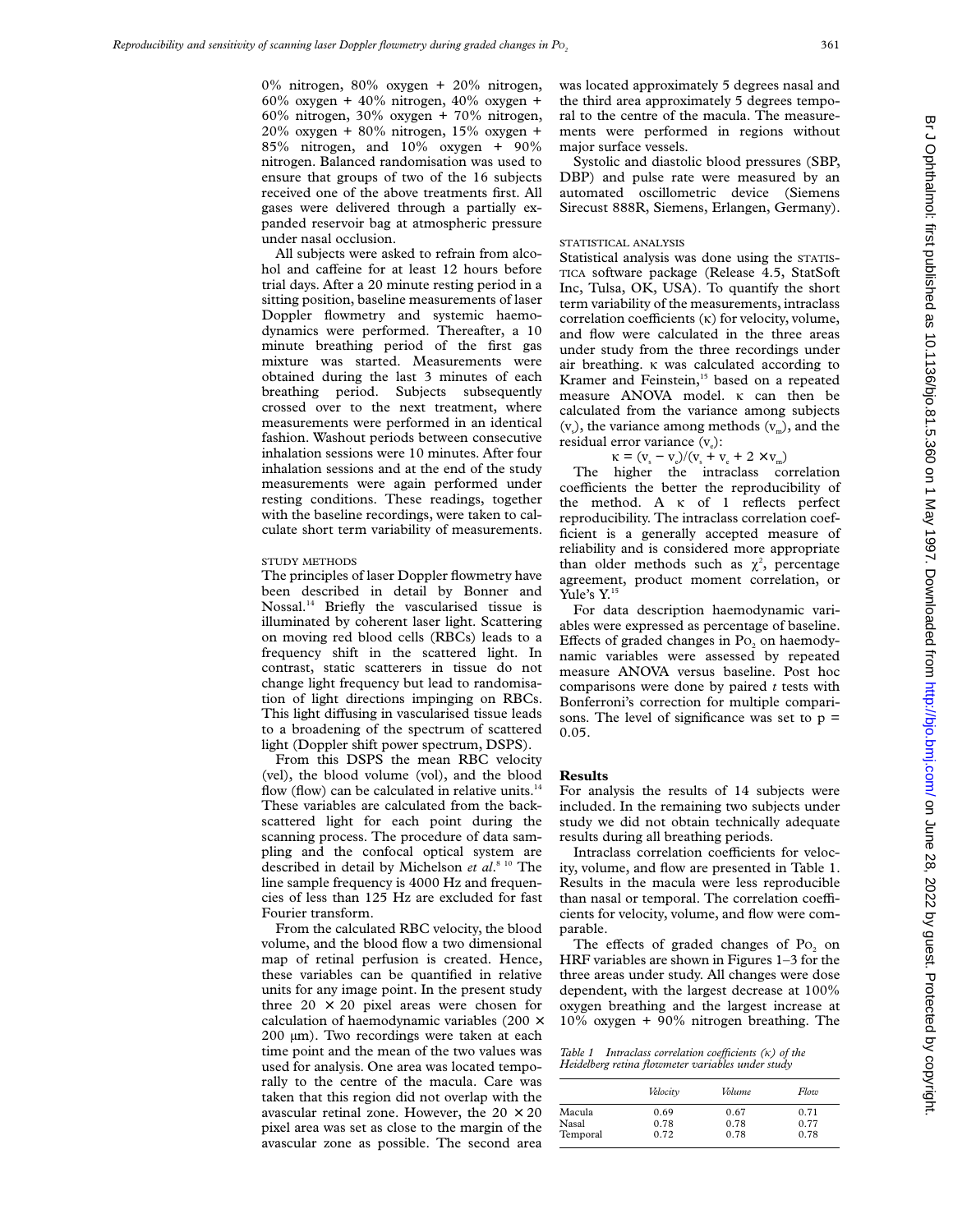

*Figure 1* The effect of different mixtures of  $O<sub>2</sub>$  and  $N<sub>2</sub>$  on *scanning laser Doppler flowmetry variables in the macula. Results are presented as percentage change from baseline (means (SEM)).*

level of significance as calculated by repeated measure ANOVA was < 0.001 for all variables under study.

In the macula (Fig 1) velocity was reduced by −22% (SD 9%) during 100% oxygen breathing (p < 0.009 versus baseline, as calculated by post hoc comparisons) and increased by +14% (12%) during 10% oxygen + 90% nitrogen breathing (p < 0.041 versus baseline). Eighty per cent oxygen + 20% nitrogen breathing decreased velocity by −19% (11%)  $(p < 0.021$  versus baseline), whereas the other gas mixtures did not significantly change velocity. The effect on volume was less pronounced with a −14% (9%) decrease during 100% oxygen breathing (NS versus baseline) and a  $+11\%$  (3%) increase during 10% oxygen + 90% nitrogen breathing (NS versus baseline). Flow decreased by −33% (12%) during 100% oxygen breathing (p < 0.005 versus baseline), by −29% (13%) during 80% oxygen + 20% nitrogen breathing (p < 0.011 versus baseline), and by −25% (12%) during 60% oxygen + 40% nitrogen breathing (p < 0.024 versus baseline). A significant increase was observed during 10% oxygen + 90% nitrogen breathing (+28% (16%), p < 0.017 versus baseline).

In the nasal area (Fig 2) significant decreases in velocity were observed during administration of 100% oxygen (−20% (7%), p < 0.011 versus baseline) and 80% oxygen + 20% nitrogen (−18% (6%), p < 0.013 versus baseline), whereas none of the other gas mixtures significantly increased velocity. Again, the effect on volume was less pronounced with a −11% (7%) decrease during 100% oxygen breathing



*Figure 2* The effect of different mixtures of  $O_2$  and  $N_2$  on *scanning laser Doppler flowmetry variables in an area approximately 5 degrees nasal. Results are presented as percentage change from baseline (means (SEM)).*

(p < 0.048 versus baseline) and a +13% (12%) increase during 10% oxygen + 90% nitrogen breathing (ns versus baseline). Blood flow significantly decreased during 100% oxygen breathing (−29% (8%), p < 0.007 versus baseline) and during 80% oxygen + 20% nitrogen breathing (−24% (8%), p < 0.009 versus baseline), and increased during administration of 15% oxygen + 85% nitrogen (+ 25% (19%), p  $<$  0.032 versus baseline) and 10% oxygen + 90% nitrogen (+33% (20%), p < 0.024 versus baseline).

In the temporal area (Fig 3) velocity decreased by −20% (8%) during 100% oxygen breathing ( $p$  < 0.003) and by −18% (6%) during 80% oxygen + 20% nitrogen breathing (−18% (6%), p < 0.006 versus baseline), and increased during 10% oxygen + 90% nitrogen breathing (p < 0.043 versus baseline). Volume was reduced by −13% (5%) during 100% oxygen administration ( $p < 0.027$  versus baseline), but was not significantly altered during the other inhalation periods. The effect on flow reached statistical significance during 100% oxygen breathing (−31% (10%), p < 0.002 versus baseline), during 80% oxygen + 20% nitrogen breathing (−27% (7%), p < 0.009 versus baseline), and during 10% oxygen + 90% nitrogen breathing (+29 (17%), p < 0.026).

Systemic haemodynamics showed only minor changes during inhalation periods (Table 2). Only with the 10% oxygen + 90% nitrogen mixture was a significant increase in pulse rate observed (p < 0.023).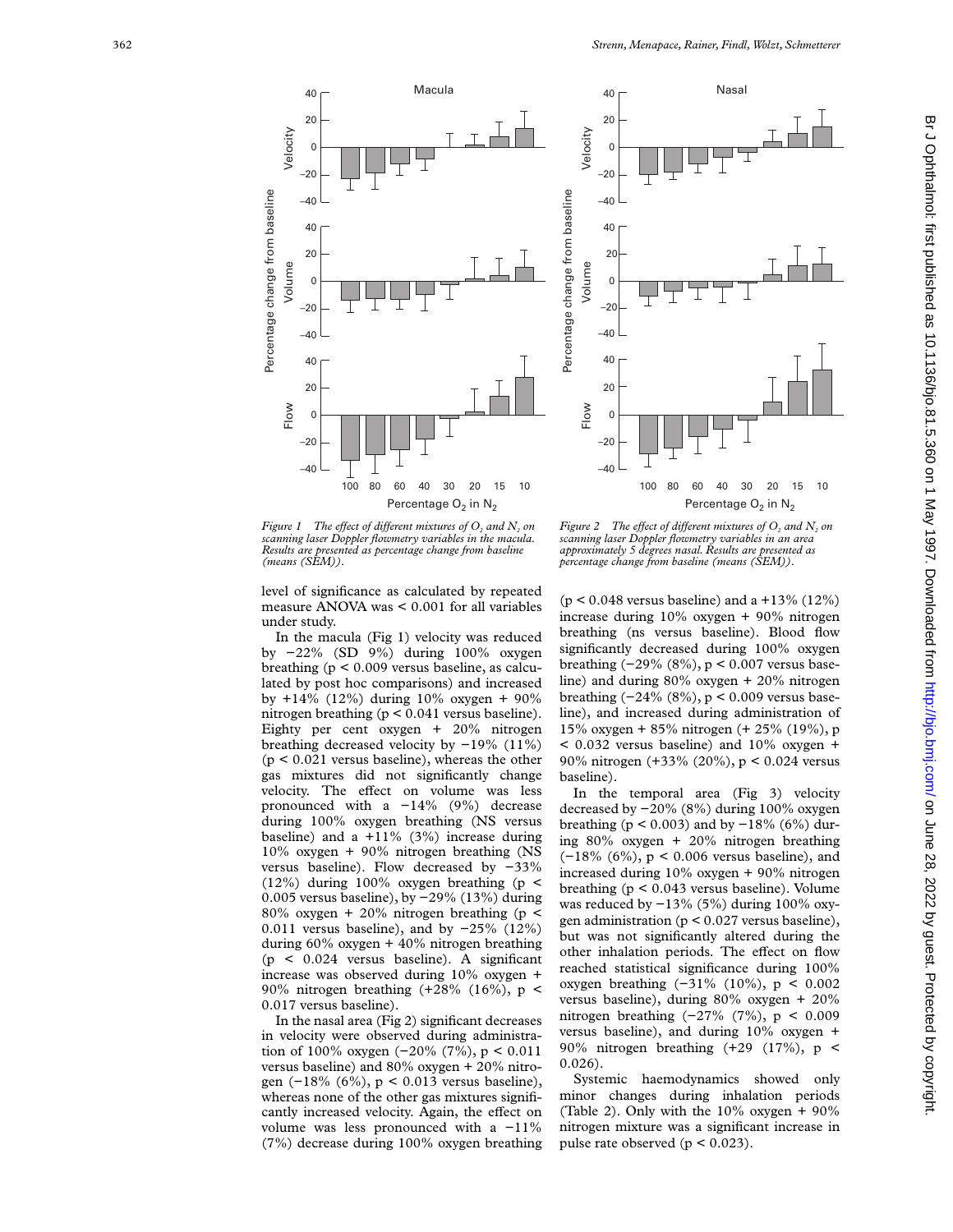

*Figure 3* The effect of different mixtures of O<sub>2</sub> and N<sub>2</sub> on *scanning laser Doppler flowmetry variables in an area approximately 5 degrees temporal. Results are presented as percentage change from baseline (means (SEM)).*

#### **Discussion**

Reproducibility of measurements is a major determinant for the capability of a method to detect drug or disease induced effects. The reproducibility of HRF variables in our study is slightly less than that previously reported.<sup>8 10</sup> There were no large differences among the intraclass correlation coefficients for the three retinal locations tested; however, the values observed for the macula were lowest of all three areas. The reproducibility of HRF measurements is in the same magnitude as that reported for colour Doppler ultrasound.<sup>16</sup> The intraclass correlation coefficients obtained in the present study indicate that scanning laser Doppler flowmetry provides haemodynamic variables with acceptable reproducibility.

In the present study 100% oxygen breathing caused a decrease in flow between 29% and 33%, in velocity between 20% and 22% and in volume between 11% and 14% in the areas under study. Compared with other published data these reductions are considerably less pronounced. During 60% oxygen breathing

*Table 2 Systemic haemodynamics during breathing mixtures of oxygen and nitrogen. Data are mean (SEM)*

|                                               | Systolic blood pressure<br>(mm Hg) | Diastolic blood pressure<br>(mm Hg) | Pulse rate (1/min) |
|-----------------------------------------------|------------------------------------|-------------------------------------|--------------------|
| Baseline                                      | 127.3(12.1)                        | 78.5(6.0)                           | 78.8 (11.0)        |
| $100\% \text{ O}_2 + 0\% \text{ N}_2$         | 122.3(13.2)                        | 76.5(9.0)                           | 73.4 (10.6)        |
| $80\% \text{ O}$ , + 20% N,                   | 124.4(14.1)                        | 77.8 (9.4)                          | 72.3(8.3)          |
| $60\%$ O <sub>2</sub> + 40\% N <sub>2</sub>   | 123.9(11.3)                        | 78.0(8.8)                           | 73.4 (10.2)        |
| $40\%$ O <sub>2</sub> + 60\% N <sub>2</sub>   | 126.6(12.1)                        | 78.4 (9.5)                          | 74.3 (8.9)         |
| $30\%$ O <sub>2</sub> + $70\%$ N <sub>2</sub> | 126.3(11.6)                        | 78.2 (9.6)                          | 74.2(9.1)          |
| $20\%$ O <sub>2</sub> + $80\%$ N <sub>2</sub> | 125.8(13.4)                        | 77.8 (9.2)                          | 76.3(8.1)          |
| $15\%$ O <sub>2</sub> + 85\% N <sub>2</sub>   | 122.1(10.0)                        | 75.3(7.2)                           | 78.3(7.2)          |
| $10\% \text{ O}_2 + 90\% \text{ N}_2$         | 127.4 (11.4)                       | 78.3(8.5)                           | 86.9 (7.4)         |

Fallon et al<sup>17</sup> reported a 36% decrease in macula capillary leucocyte velocity as assessed with the blue field entoptic technique. With the same method Sponsel et al<sup>18</sup> reported a 20% decrease in leucocyte velocity and a 23% decrease in leucocyte density during 100% oxygen inhalation. However, the comparability of HRF with blue field entoptic variables is limited, as Doppler flowmetry measures RBC velocity, whereas blue field technique measures leucocyte velocity.19 Using laser Doppler velocimetry and fundus photographs Riva *et al* <sup>13</sup> and Pakola and Grunwald<sup>20</sup> observed a 64% and 56% decrease during 100% oxygen breathing, respectively. It must be kept in mind that these results were obtained in major retinal veins, whereas the HRF data reflect blood flow from superficial and deep capillary layers of the retinal circulation. The ratio with which these layers contribute to the signal in the present study is unknown and it might well be that they have different responsiveness to hyperoxia. Hence, one does not necessarily expect the same results with the two methods.

During hypoxia we observed an increase in haemodynamic variables. In humans only few data on the effects of a decrease in Po<sub>2</sub> on retinal blood flow are available. With the blue field entoptic technique a 38% increase in leucocyte velocity under 10.5% oxygen breathing has been reported.17 On the other hand Sponsel *et al* <sup>18</sup> did not find significant changes in leucocyte velocity and density during mild hypoxia (16% oxygen).

However, we observed a dose dependent change in retinal blood flow during graded oxygen breathing. This effect was highly significant as evidenced by repeated measure ANOVA. A progressive decrease in leucocyte velocity has already been observed previously with increasing oxygen concentrations.<sup>21</sup> Moreover, there was no significant difference in Po<sub>2</sub> reactivity of the three retinal areas in our study. This is in keeping with the results of a recently published laser Doppler velocimetry study.<sup>22</sup> Hence, the results of this HRF study are generally in keeping with literature, despite the flatter dose-response curve. We cannot entirely exclude that we did not reach Po<sub>2</sub> levels as reported in other studies with the gas mixtures administered since we have not measured arterial Po<sub>2</sub>. However, as we have deliberately used our gas delivery system for other clinical trials in which the effects on Po<sub>2</sub> were in agreement with the results of other investigators<sup>23</sup> <sup>24</sup> it is presumable that the effects on  $Po_2$  were in the same range as in other studies.

The flattened dose-response curve in the present study might be caused by the contribution of the choroidal circulation to the signal, because the reactivity of choroidal blood flow to changes in  $Po_2$  is much less pronounced than that of the retinal blood flow.23–25 This is particularly important when measurements are taken from sites near the centre of the macula. However, the reactivity of flow was comparable between the three areas under study, which argues that the choroidal blood flow contribu-